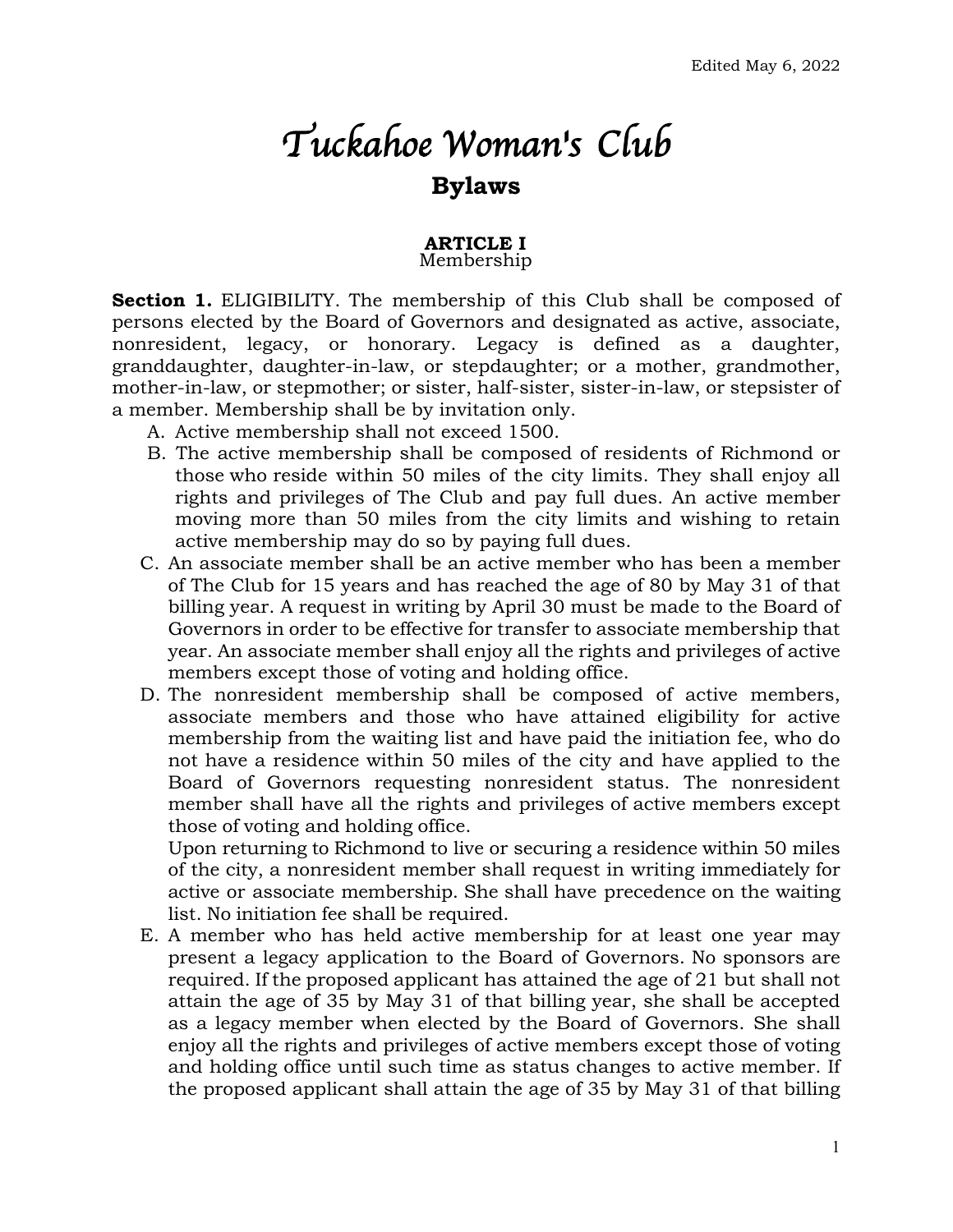year, she shall have precedence on the waiting list behind any nonresident member applying for active membership and those legacy members attaining the age of 35 and transferring to active membership.

F. The honorary members shall be those persons honored by the Board of Governors for exceptional service to The Club. Honorary members shall enjoy all the rights and privileges of active members except those of voting and holding office. Honorary members shall pay no dues.

**Section 2**. ELECTION OF MEMBERS. A requirement for all applicants shall be at least one year of residency in Richmond or within 50 miles of the city limits. This may include prior residency provided the total residency is one year. Each applicant for active membership shall be sponsored by three members of The Club, a main sponsor and two co-sponsors, who shall fill out the application provided by the membership chairman. The signatures of the sponsor and cosponsors shall accompany the application. This required information shall be presented to the Board of Governors. The name of the applicant with the names of the sponsors shall be posted for two consecutive meetings of The Club. The sponsors shall have the applicant meet at least three members of the current Board of Governors.

- A. Applicants for membership shall be voted on by the board. A two-thirds vote of those present and voting by ballot shall constitute an election. If there are no vacancies, their names shall go on the waiting list. Applicants who fail to be elected may be proposed again for membership the following year.
- B. Any member may sponsor and/or co-sponsor applicants after having known them for a minimum of one year. No member shall sponsor an applicant for membership until she has been a member of The Club for one year at time of sponsoring.
- C. A board member may sponsor and/or co-sponsor applicants after having known them for a minimum of one year. Board members must recuse themselves from voting for any applicants they are sponsoring or cosponsoring. A board member may also present a legacy application*.*
- D. Each new member elected to The Club, having received notification of her active membership and statement of monies due, shall pay her initiation fee and/or prorated dues within thirty calendar days or her name will be dropped. Membership shall go into effect upon board vote and approval and payment of initiation fee and prorated dues. Any applicant who does not wish to become a member at the time she is notified of admission may apply in writing to have her name withdrawn from the wait list. Her application will be kept on file for twenty-four months to reactivate if requested. The initiation fee of an active member shall be \$500.
- E. Legacy members attaining the age of 35 by May 31 of that billing year may become active or nonresident members by paying the initiation fee and appropriate dues if they desire to continue as Club members. The position of the name of a legacy member on the waiting list shall be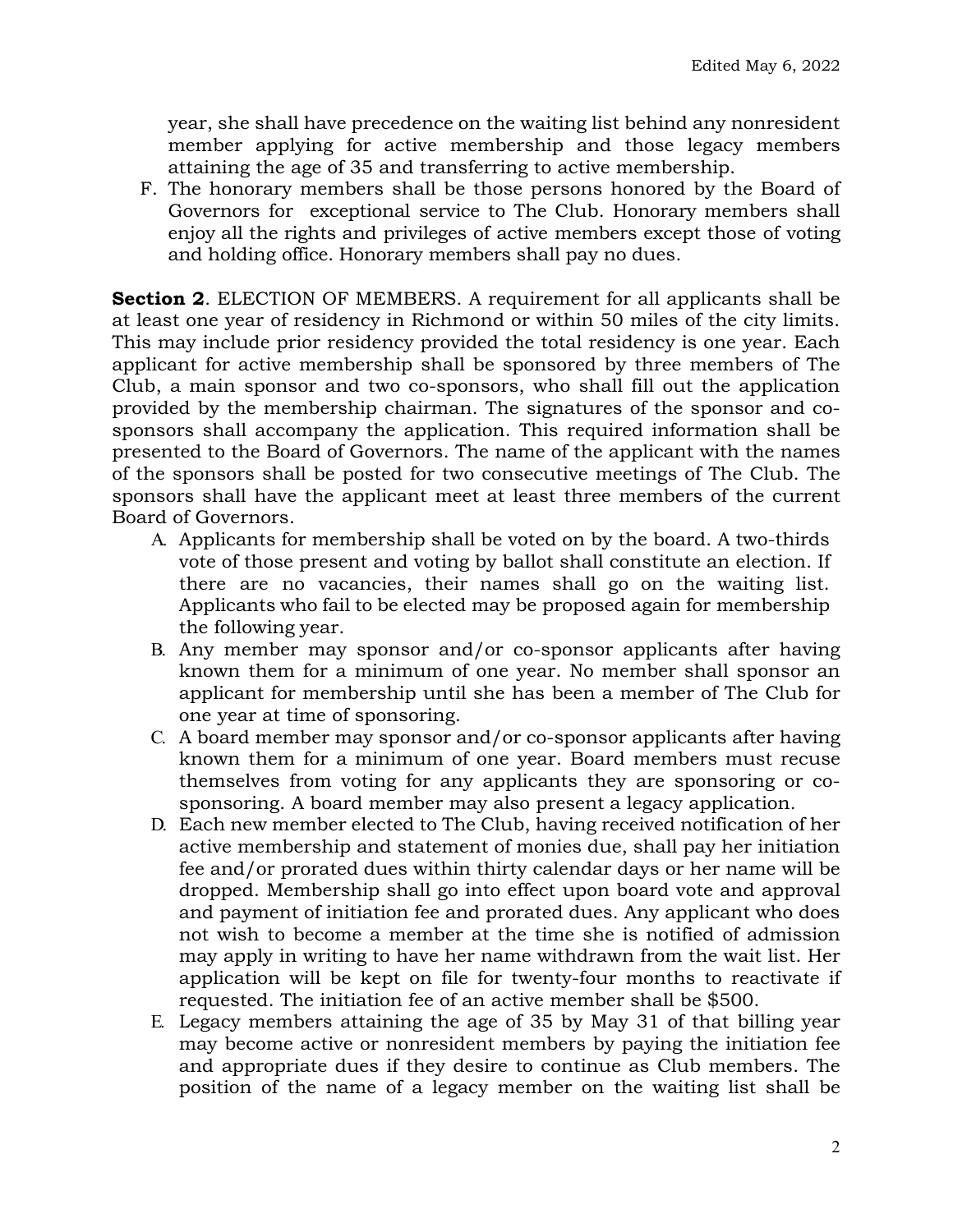directly below that of any nonresident member applying for active membership.

F. A former active member, who has resigned from The Club in good standing, may become a member of The Club by applying in writing to the board. Her name must be voted upon by the board, and if elected, she shall pay one half of the current initiation fee and full current dues. If there is a waiting list, the position of her name shall be directly following that of legacy members applying for active membership.

**Section 3.** RESPONSIBILITIES OF MEMBERS. The annual dues of an active member shall be \$300. The annual dues of associate, nonresident, and legacy members under 35 shall be \$150. These dues shall be paid annually by April 1. No additional notices will be required.

- A. If dues have not been paid by April 1, there shall be a penalty of \$50 plus dues. Members whose financial obligations are not met by May 1 shall receive written notice that membership will be dropped for nonpayment of dues. A member who is dropped for nonpayment may apply in writing for reinstatement to the Board of Governors by May 15. Reinstatement shall be at the discretion of the board. If acted upon favorably, the member shall be considered in good standing upon prompt payment of dues and penalty. Thereafter, a member dropped for nonpayment shall follow the procedures of a new applicant for membership.
- B. To resign in good standing from any type of membership, or change of status, a member shall present her request in writing to the Board of Governors before May 1 or be liable for full dues for the coming year.

### **ARTICLE II**

### Officers and Election

**Section 1.** The officers of this Club shall be a president, first vice president, second vice president, third vice president, recording secretary, corresponding secretary, treasurer, assistant treasurer, and such assistant officers as the Board of Governors in its discretion may from time to time determine. Other than the assistant treasurer, these assistant officers shall not be members of the Board of Governors. In the event such an office is created by the board, the board shall determine the duties incident to such office and shall elect the assistant officer to serve during the term of the officer whom she is assisting.

**Section 2.** The officers of The Club shall be elected at the February business meeting for a term of two years. The assistant treasurer shall serve as treasurer her second year. The second vice president shall serve as first vice president her second year.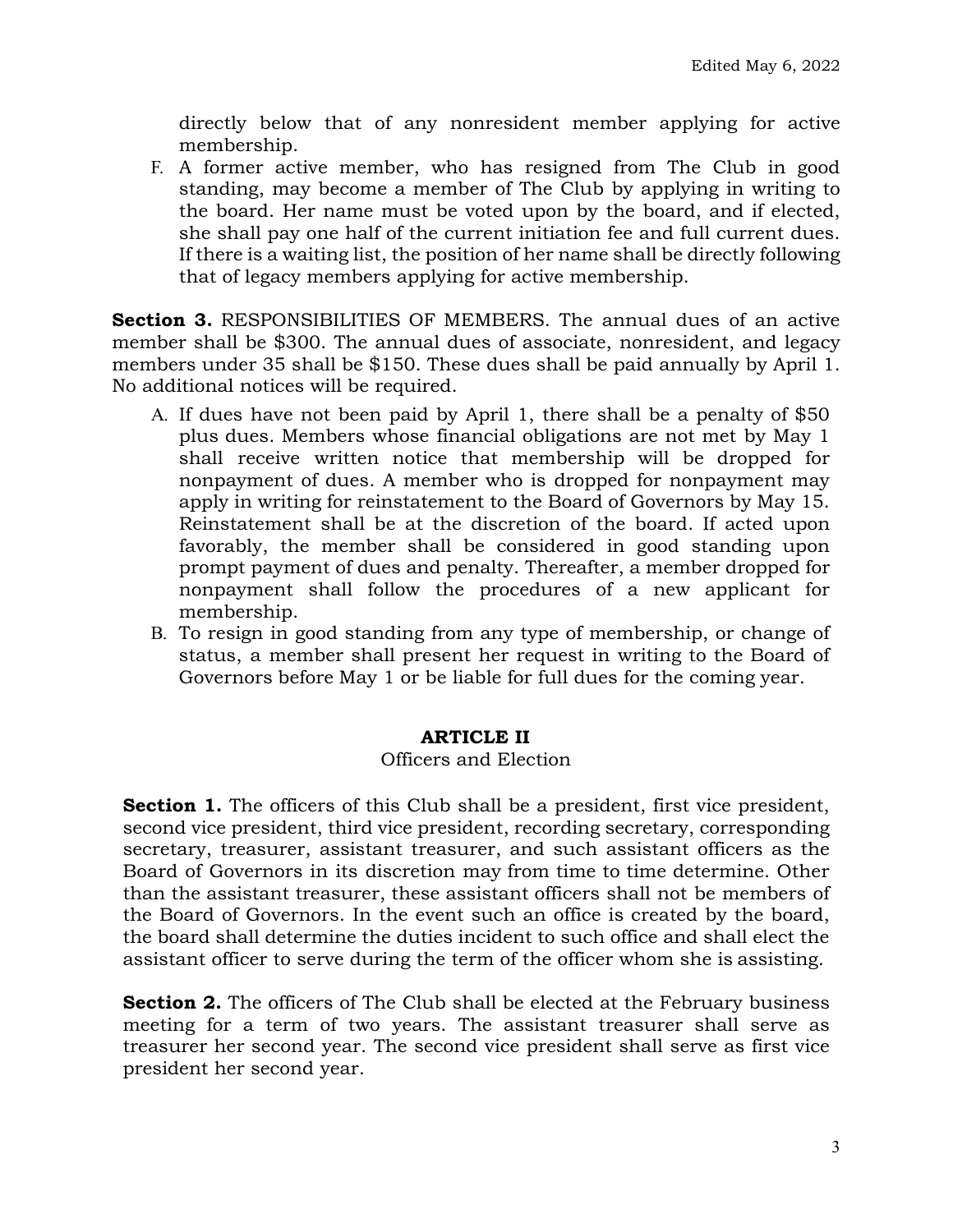**Section 3.** The nominating committee shall be composed of the retiring members at large of the Board of Governors, an equal number of active members of The Club at large, and the immediate past president. This committee shall be elected by the board at its April meeting and announced and posted at the Annual Meeting in May.

In even-numbered years, the nominating committee shall present to The Club not later than one month before the February business meeting a slate consisting of one candidate for president, second vice president, corresponding secretary and assistant treasurer and one candidate for each vacant Board of Governors member-at-large position.

In odd-numbered years, the committee shall present to The Club not later than one month before the February business meeting a slate consisting of one candidate for second vice president, third vice president, recording secretary and assistant treasurer and one candidate for each vacant Board of Governors member-at-large position.

**Section 4.** Election shall take place at the business meeting. Nominations may be made from the floor provided the nominee has given her consent. The election shall be by voice vote unless there be more than one nomination for any office. A plurality of members present and voting shall constitute an election.

**Section 5.** No member shall be eligible for the office of president unless she has served previously for at least two years on the Board of Governors.

**Section 6.** New officers and members of the Board of Governors shall assume office at the adjournment of the annual meeting.

### **ARTICLE III**

### Duties of Officers

**Section 1.** It shall be the duty of the president to preside at all meetings of The Club and Board of Governors, and to see that the bylaws and rules and regulations are strictly enforced. She shall appoint annually all standing committee chairmen and all special committees and be an ex officio member of all committees except the nominating committee. She shall co-sign with the treasurer any notes incurred by The Club. In the absence of the treasurer, she shall sign all checks, drafts, and other orders for the payment of money. Should the office of president become vacant during the year, it shall be filled by the vice presidents in their respective order.

**Section 2.** The first vice president shall assume the duties of the president in her absence. She shall have responsibility for programs for the current Club year. Should the president or the treasurer be unavailable, she shall sign any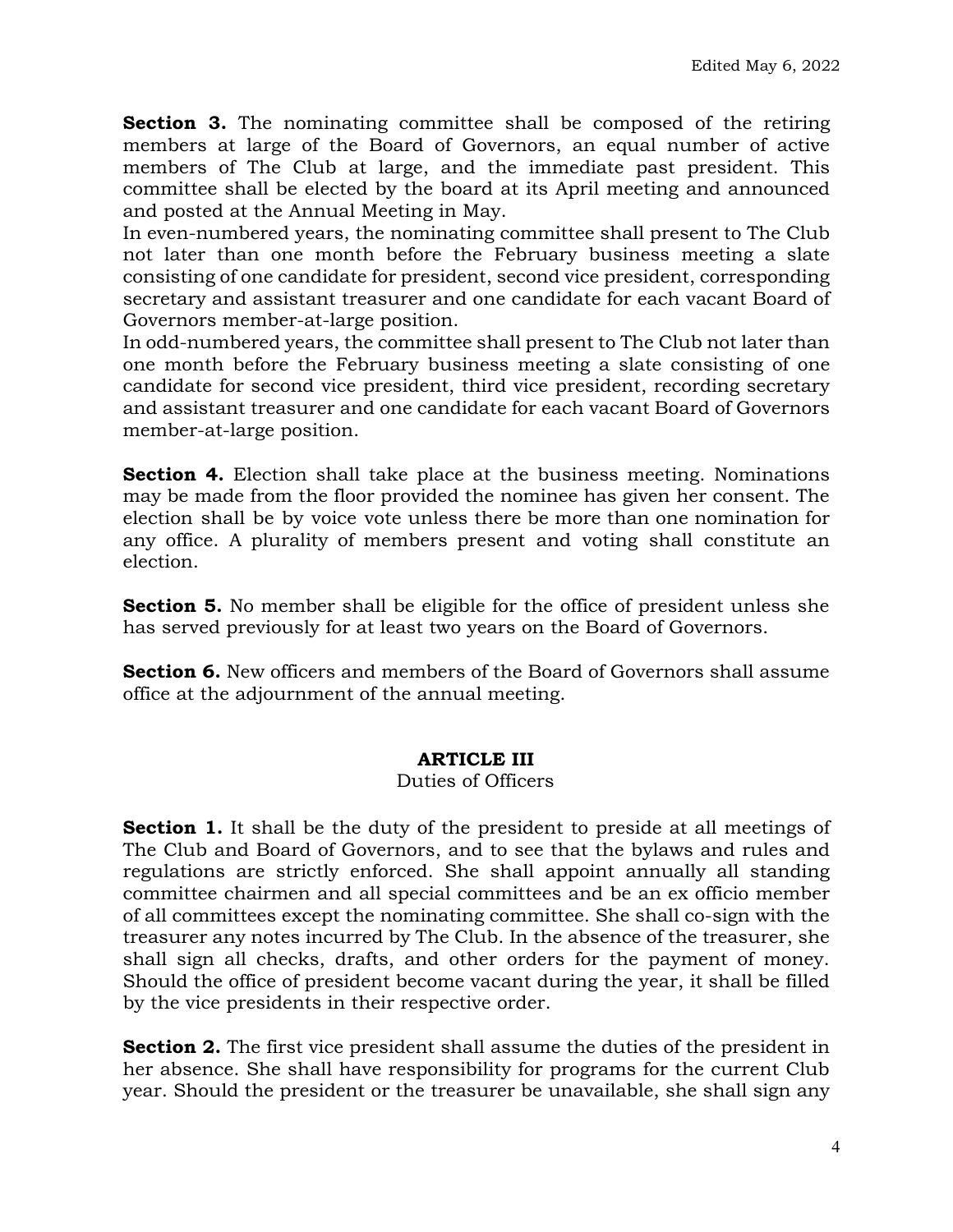checks, drafts, and other orders for the payment of money and co-sign any notes incurred by The Club.

**Section 3.** The second vice president shall serve as chairman of the program committee and shall have responsibility for securing programs for the following Club year.

**Section 4.** The third vice president, in the absence of the president and first vice president shall assume appropriate duties. She shall serve as chairman of the membership committee. She shall notify new members of their election to The Club and shall notify sponsors of the election or failure to be elected of their applicant for membership in The Club.

**Section 5.** The recording secretary shall keep an accurate record of the proceedings of all business meetings of The Club and all meetings of the Board of Governors and present a copy to the president after each meeting. She shall keep a record of those present at each meeting of the Board of Governors.

**Section 6.** The corresponding secretary shall conduct any correspondence of The Club as designated by the board.

**Section 7.** The treasurer will assist with the bookkeeping and accounting of The Club and shall preserve its valuable papers. All Club funds shall be held in a bank, which is a member of the Federal Reserve System or in a board-approved investment account. The treasurer shall sign checks, drafts, and other orders for the payment of money and shall co-sign with the president, or, in accord with Article III, Section 2, any notes incurred by The Club. She shall submit a financial report at each monthly meeting of the board and shall authorize such reports as may be required by law on behalf of The Club. At the direction of the board, she shall transfer specified excess funds from the bank account into those funds held in investments accounts. The treasurer shall, in concert with the club manager, submit all financial records for audit at the end of each fiscal year and the auditor's report, following its approval by the board, shall be filed in the office.

**Section 8.** The Assistant Treasurer will assist the treasurer in maintaining the financial records of The Club in all duties as needed, including attending the monthly finance meeting.

**Section 9.** All officers and chairmen shall submit written reports at the annual meeting.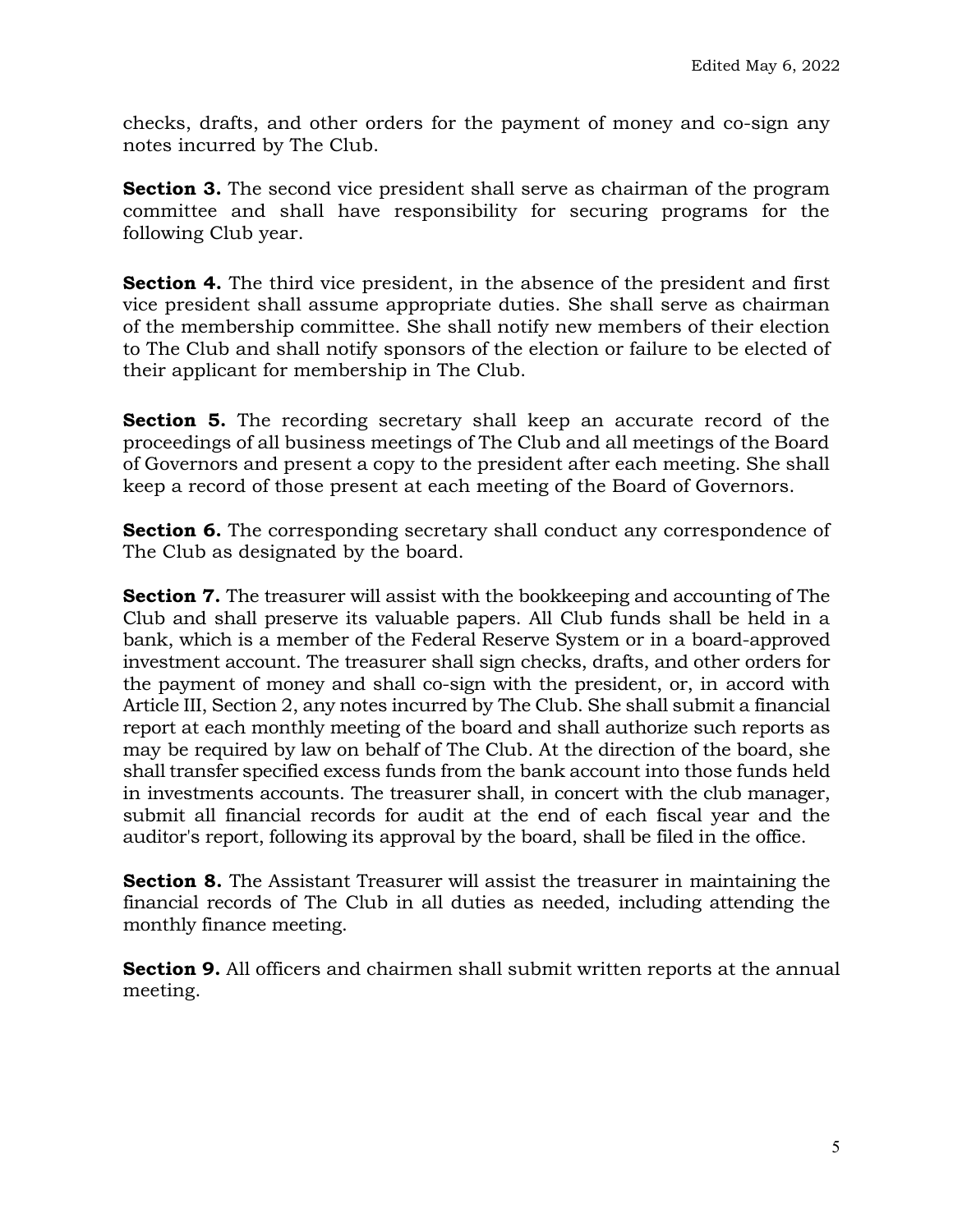# **ARTICLE IV**

#### Board of Governors

The Club shall have a Board of Governors composed of not more than 25 members, who shall be the officers and the remaining members at large. Onehalf of the members at large shall be elected at the business meeting for a term of two years and shall not serve for two consecutive terms in the same position. No member shall serve on the board as an officer until she has been a member of The Club for three years prior to beginning to serve on the Board. Members at large may serve on the Board after two years of membership.

### **ARTICLE V**

Duties of the Board of Governors

**Section 1.** The Board of Governors shall hold one regular monthly meeting from September to May with the exception of December unless otherwise determined by a majority of the members of the Board of Governors. Special meetings may be called by the president or at the request of any three members of the board. At least one day's notice must be given of all special meetings. A majority of the members of the board shall constitute a quorum.

**Section 2.** It shall be the duty of the Board of Governors to authorize the bonding of the treasurer and assistant treasurer.

**Section 3.** It shall be the duty of the Board of Governors to employ Club personnel.

**Section 4.** It shall be the duty of the Board of Governors to establish the standing rules for The Club. These standing rules may be amended at any meeting of the board by a two-thirds vote.

**Section 5.** Any member absent from three consecutive monthly meetings of the board without accepted excuse to the presiding officer shall be considered as having resigned and her place shall be treated as vacant. She shall be so notified. Vacancies occurring on the board, except in the case of the president and first vice president, shall be filled by the board at the following meeting.

**Section 6.** All proceedings of the Board of Governors must be confidential with the Board of Governors. This must be a point of honor with each member.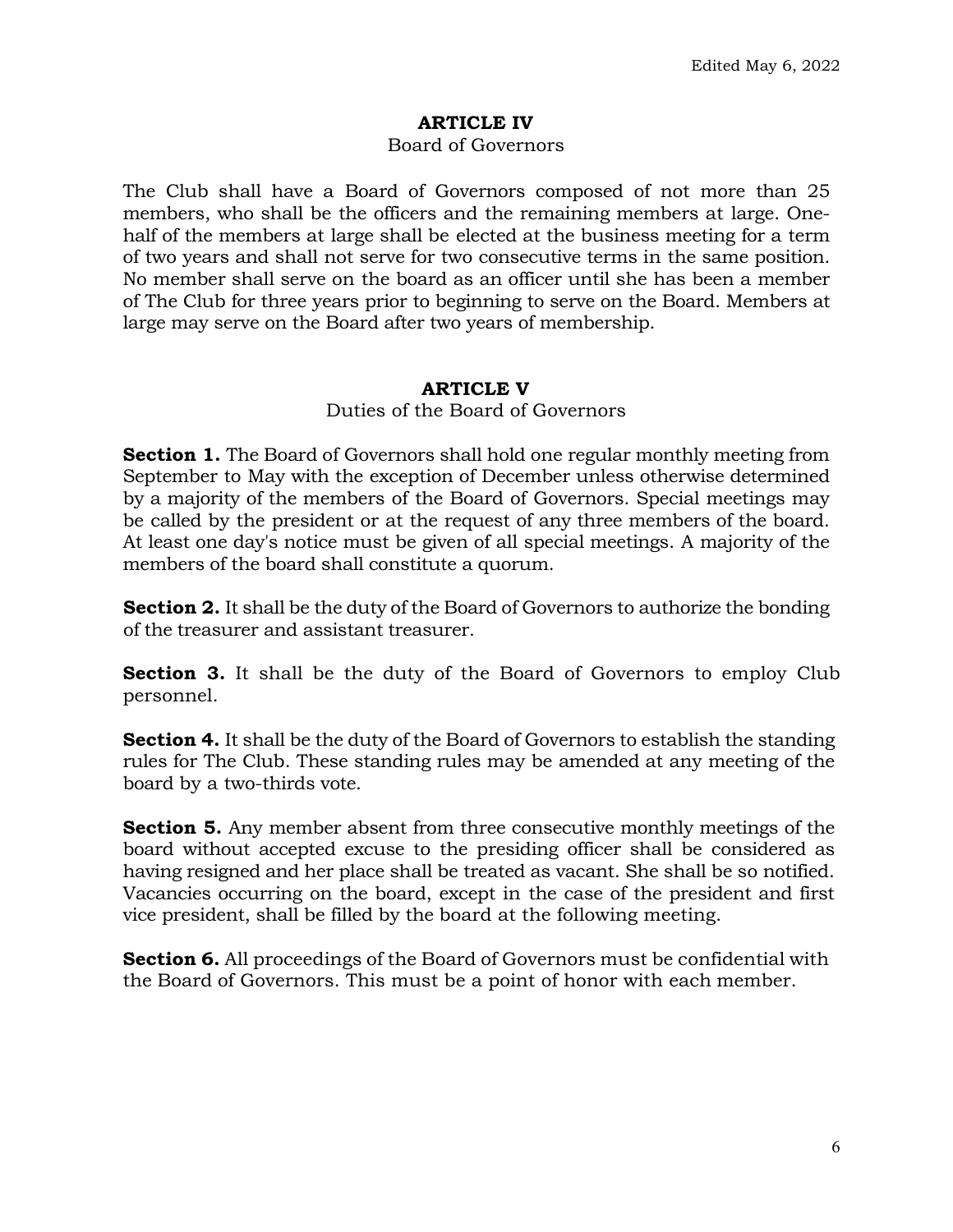#### **ARTICLE VI** Meetings

**Section 1.** Regular meetings of The Club shall be held on Wednesdays of each month from October through the first Wednesday in May, subject to change by the Board of Governors by a two-thirds vote of the members present and voting.

**Section 2.** The regular meeting on the third Wednesday in February shall be called the business meeting, which shall be held for the purpose of electing officers and members of the Board of Governors. Election may be by voice vote (see Article II, Section 4). Minutes of this meeting shall be approved by the Board of Governors at the next regular meeting of the board.

**Section 3.** The annual meeting shall be held the first Wednesday in May to receive the annual reports and to transact any other business. Minutes of the annual meeting shall be approved by the Board of Governors at its next regular meeting of the board.

**Section 4.** Special meetings of The Club may be called by the president or Board of Governors upon ten days advance written notice to the general membership. No business shall be transacted at special meetings except that stated in the call.

**Section 5.** No notice need be given of regular or annual meetings of The Club except where Article VI, Sections 6 and 7, and Article XII, Section 1, apply but at least ten days written notice shall be given of all called special meetings.

**Section 6.** For the sale of any Club real estate, a two-thirds vote of the active membership shall be necessary, either by person or by proxy, provided written notice shall have been sent to each member at least ten days in advance of the meeting.

**Section 7.** For any major expenditure to The Clubhouse involving sums exceeding \$25,000, exclusive of funds previously earmarked, a two-thirds vote of the active members present and voting shall be necessary, provided written notice has been sent each member at least ten days in advance. In an emergency, or when The Club is not meeting regularly, the Board of Governors may take appropriate action involving sums exceeding \$25,000, which shall be presented to The Club at the next regularly scheduled meeting for ratification.

**Section 8.** Seventy-five active members shall constitute a quorum for the transaction of business at the business meeting and the annual meeting. Seventy-five active members shall constitute a quorum for the transaction of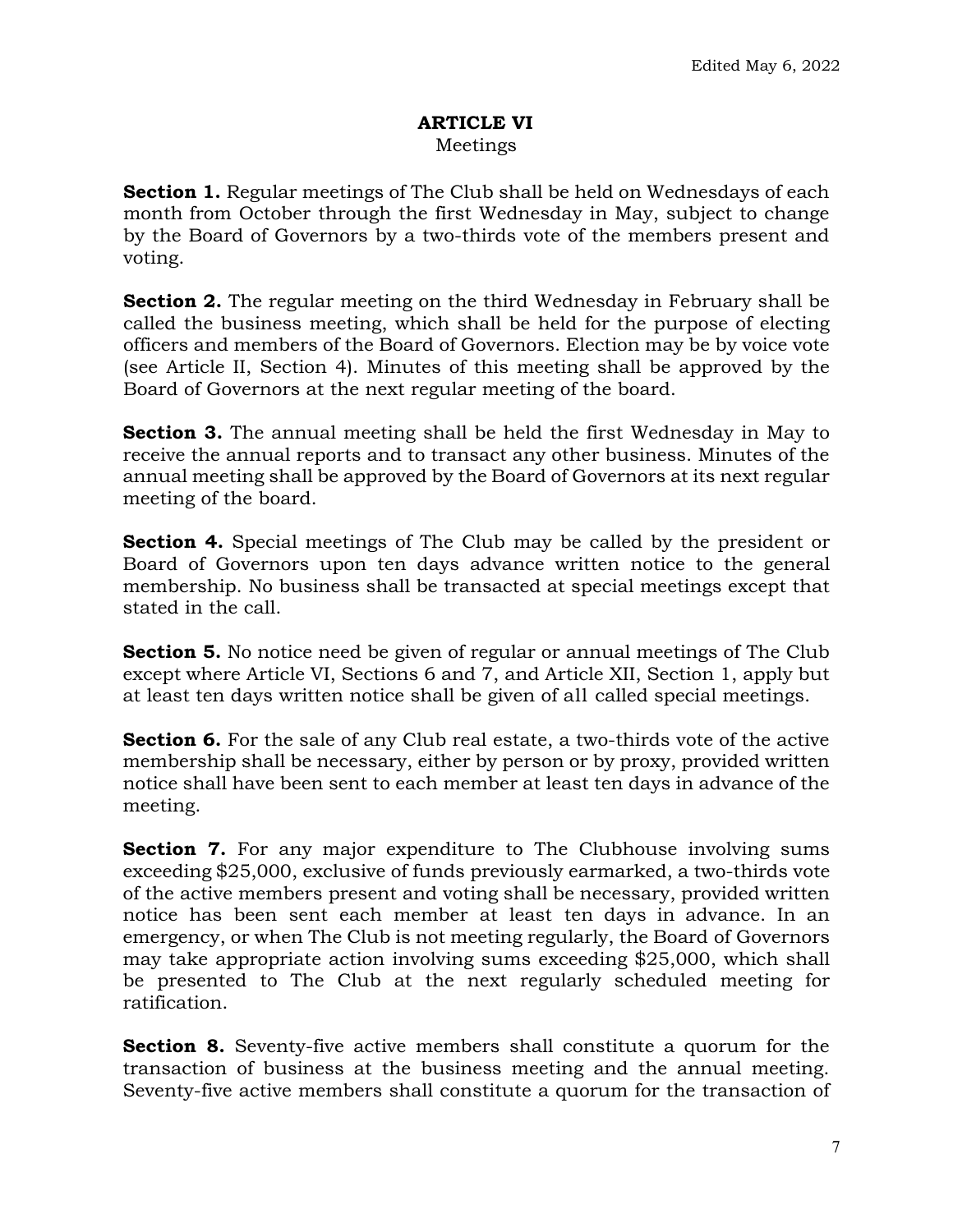business at the regular or special meetings unless otherwise required in these bylaws.

**Section 9.** The means of conducting any meeting (annual, business, regular, special, or board) may include meeting in person, by video conference, by webcast, or by any other equivalent means, or by any combination of these means. If any voting takes place other than in person, it may be done electronically or by written ballot.

### **Fiscal Year**

The fiscal year of The Club shall be from June 1 to May 31.

# **ARTICLE VIII**

Protection of Identity

Written permission must be obtained from the Board of Governors for any member or group of members of The Tuckahoe Woman's Club to use The Club name or Club building for any undertaking or sponsoring of any activity.

# **ARTICLE IX**

#### Club Personnel

**Section 1.** There shall be Club personnel as deemed necessary by the Board of Governors and such individuals shall have responsibilities established by the board.

**Section 2.** All personnel matters shall be discussed and reviewed in accordance with The Club's Human Resources Policy and with the knowledge that all must be in accordance with the law regarding Club personnel.

# **ARTICLE X**

### Corporate Seal

The corporate seal of The Club shall be circular and shall have inscribed thereon, within and around the circumference, the words "The Tuckahoe Woman's Club, Richmond, VA." and in the center, the word "Seal."